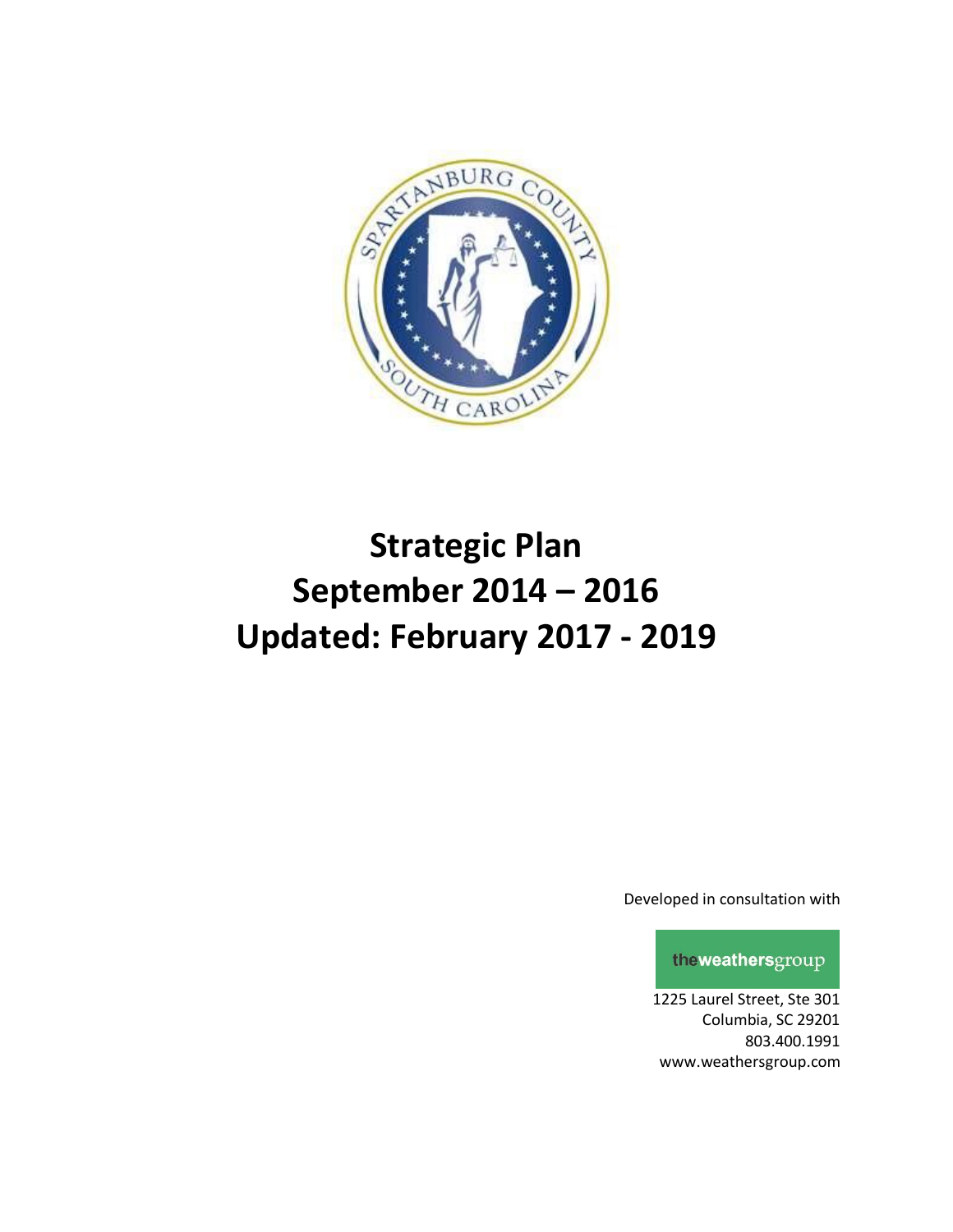# TABLE OF CONTENTS:

|       | <b>Executive Summary</b>        | pg. $3$ |
|-------|---------------------------------|---------|
| Ш.    |                                 | pg. $3$ |
| III.  | <b>Strategic Advantages</b>     | pg. 3   |
| IV.   | Vision                          | pg. $4$ |
| V.    | <b>Mission</b>                  | pg. 4   |
| VI.   | Values                          | pg. 5   |
| VII.  | Assumptions                     | pg. $6$ |
| VIII. | <b>Critical Success Factors</b> | pg. 6   |
| IX.   | <b>Goals and Objectives</b>     | pg. 7   |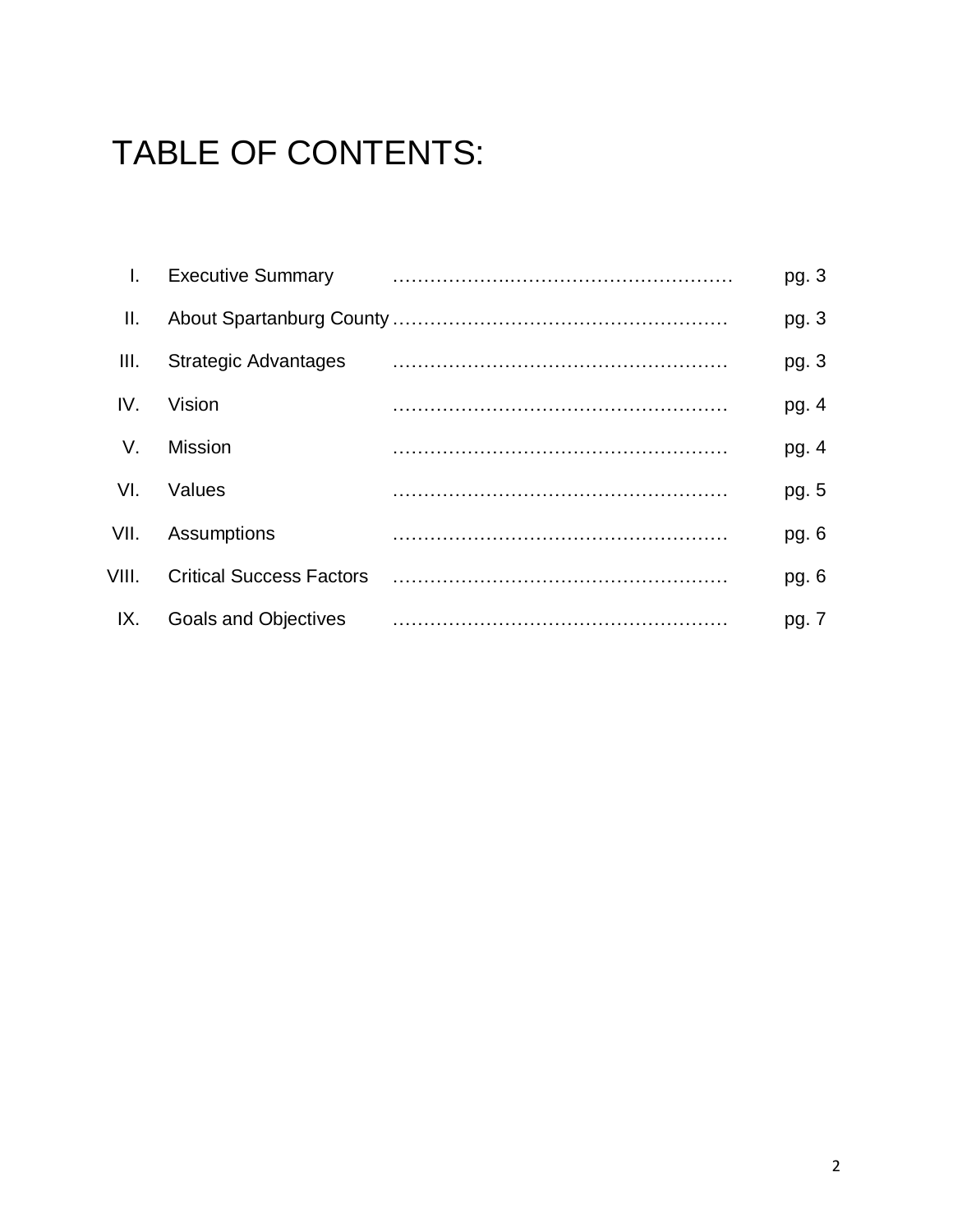## **Executive Summary**

This document is an update of the 2014 – 2016 strategic plan that was adopted by the Spartanburg County Council, and covers the period of 2017 – 2019. It is designed to build on the County's past accomplishments and lessons learned to leverage future opportunities.

Facilitated by The Weathers Group, key components of the planning process include: gathering input from key internal and external stakeholders, benchmarking successful planning efforts of other counties, and convening a full-day Council retreat. This plan is not meant to be static, and its written goals and objectives will continue to be updated and modified based upon the changing landscape of Spartanburg County, needs of its citizens, both corporate and individual, input received from stakeholders as action steps are implemented, and specific data collected to evaluate the effectiveness of implementation.

In this plan, the terms "we", "us", and "our" refers to the Council, Executive Management, and Staff of Spartanburg County collectively, unless otherwise noted.

### **About Spartanburg County**

| <b>Date Formed:</b>           | 1785                          |
|-------------------------------|-------------------------------|
| Land Area (square miles):     | 811                           |
| <b>Form of Government:</b>    | Council-Administrator         |
| <b>Council Members:</b>       |                               |
| <b>Method of Election:</b>    | Single Member/ Chair at-Large |
| Term Length:                  | 4 years                       |
| <b>Council of Government:</b> | Appalachian                   |



Formed in 1785 as part of the Ninety Six District, Spartanburg County and its county seat were named for the Spartan Regiment, a local militia unit that fought in the Revolutionary War. As of the 2010 census, the population was 284,307 with 97,735 households, and 69,294 families residing in the County. As of 2016, the median household income was \$47,799, and the per capita income was \$24,802. A relatively diverse County, Spartanburg is served by seven school districts, has 14 municipalities and 23 unincorporated communities.

## **Strategic Advantages**

This Strategic Plan will guide us in our decision making of allocating human and capital resources to achieve the identified goals and objectives best suited for the citizens of the County. It will encourage collaborations, partnerships and creativity among County leadership, partners, stakeholders, municipalities and citizens. Finally, in plotting our direction for the future, it will serve as a road map to keep us on course.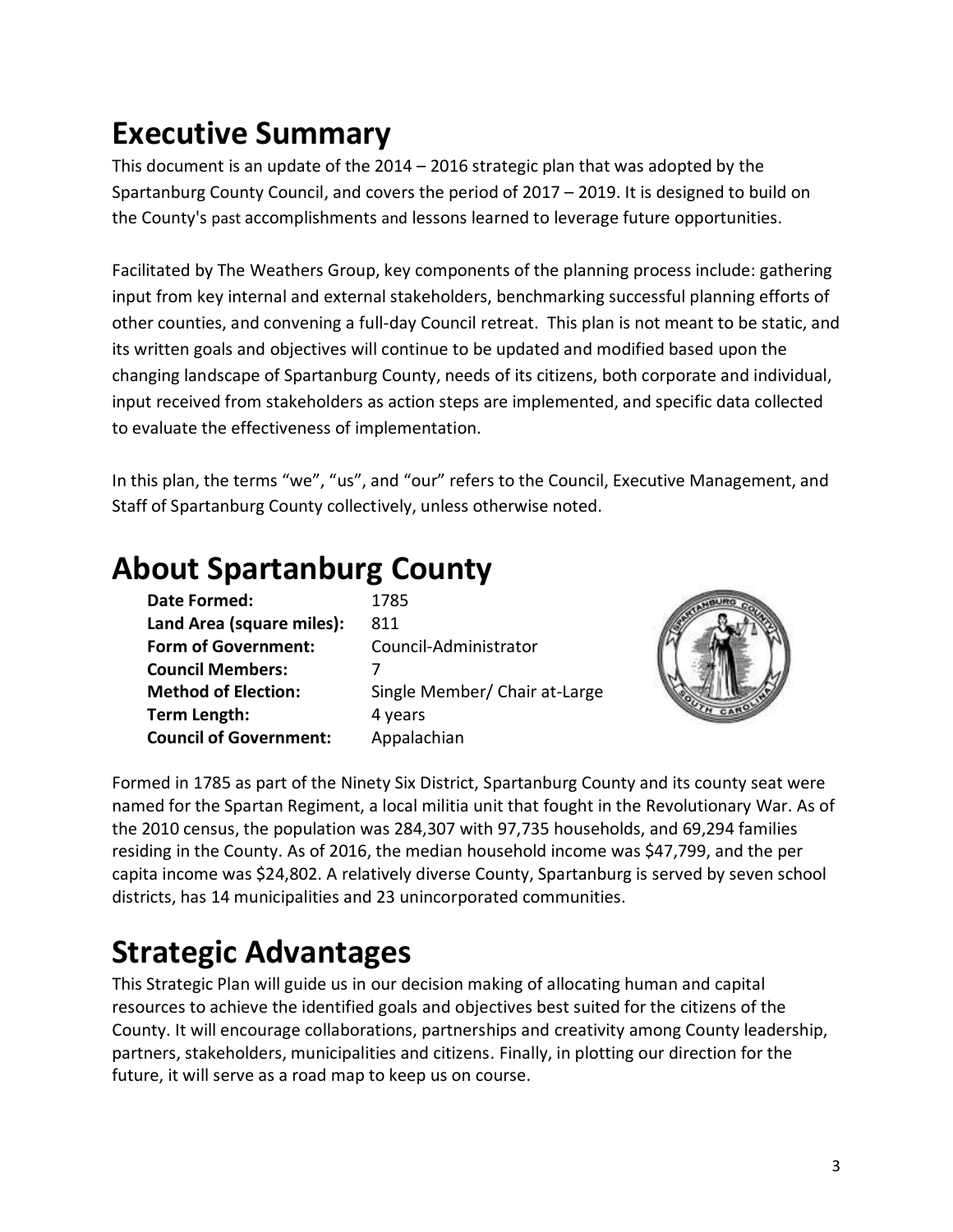### **Vision Spartanburg County's vision is to be a preferred destination for individuals, families and businesses to live, learn, play, work and invest.**

We envision Spartanburg County to be a vibrant community with a Revolutionary history and a dynamic future. We see a thriving, unified, and productive Spartanburg County – A place to enjoy the good life with unfettered opportunity – A place to call home.

### **Mission**

### **Spartanburg County provides a foundation for a superior quality of life for residents, unlimited opportunities for business, and an exceptional learning environment for education through purposeful planning, investment, and use of resources.**

The accomplishment of this mission will require deliberate coordination, cooperation, and communication among a diverse group of stakeholders throughout the County. There is an abundance of diversity in Spartanburg County - People, Places, Resources and Perspectives – that enrich us all. We will embrace this opportunity by being the catalyst that bridges the gap between our diverse stakeholders. We will lead the way in forging cross-sector partnerships that create a quality environment where businesses, individuals, and families can prosper. We strive to provide businesses, individuals, and families the opportunity to grow and prosper thru the purposeful investment in education, infrastructure, and recreation.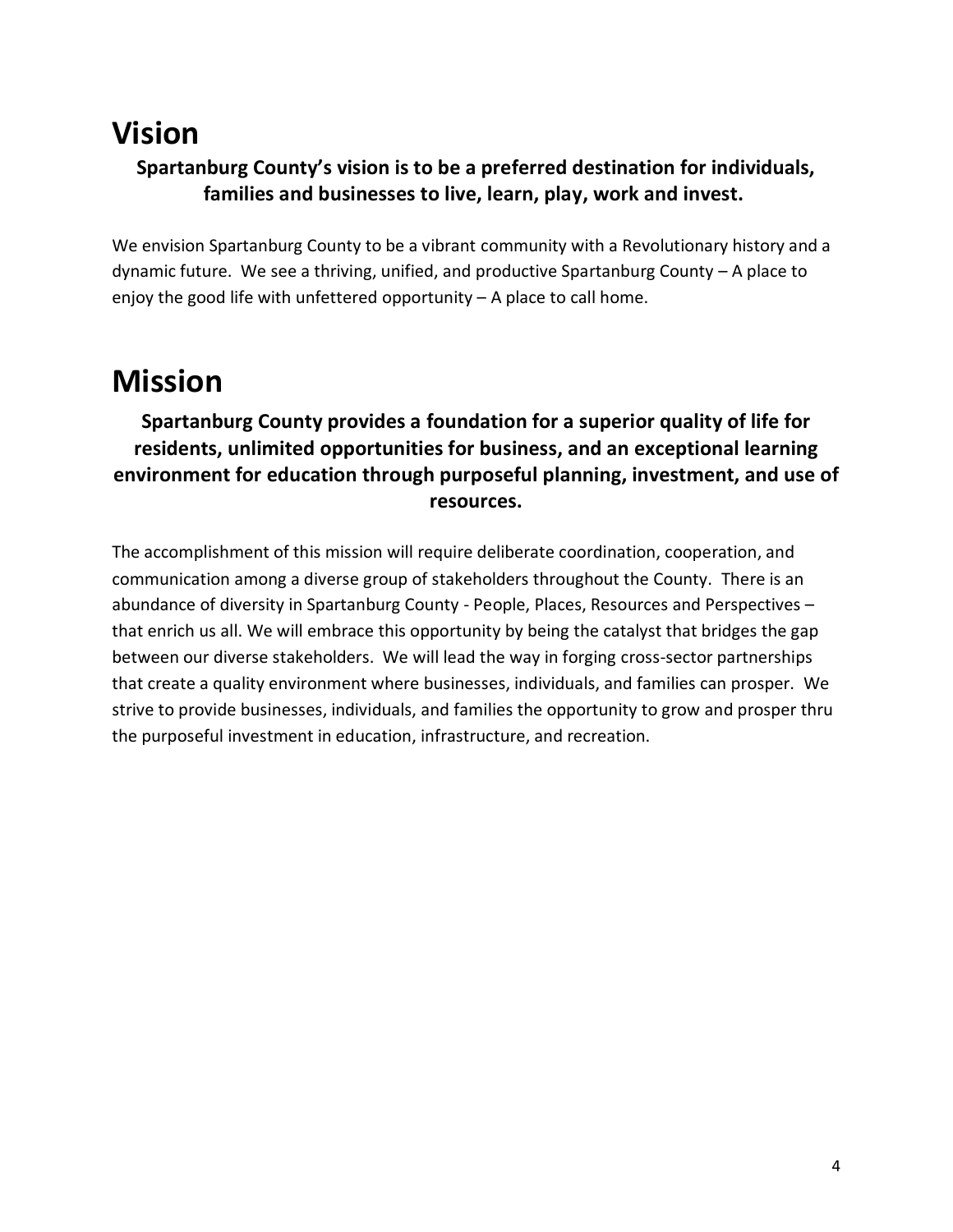## **Values**

#### *Inclusion*

We will embrace the diversity of people, places, resources, and perspectives throughout the County by seeking and considering the input and interests of our stakeholders in our decisionmaking. This culture of inclusion will increase trust with stakeholders, strengthen relationships, and improve our decision-making.

#### *Accountability*

We are accountable to the citizens of Spartanburg County. As stewards of the public's resources, we acknowledge the public is counting on us – We must set and exceed expectations that ensure our intentions, words, and deeds are beyond reproach. We answer to each other, we answer to the citizens, and we answer to every person that lives, works, visits, and plays in Spartanburg County.

#### *Collaboration*

In today's complex environment, no one sector or entity can work without the support of others. We will seek, establish and leverage cross-sector partnerships with community-based organizations, educational institutions, businesses, and other governmental entities to collectively build a better Spartanburg County.

#### *Communication*

We will strive to effectively communicate in a purposeful and concise fashion. We will share information in an appropriate and timely manner with our stakeholders.

#### *Servant Leadership*

We seek first to serve. As servant leaders we will foster an environment that places the best interest of the public first, as demonstrated by our mission-driven decision-making. Servant leadership demands that we set aside personal indifferences and focus on what's best for those we serve.

#### *Continuous Improvement*

Continuous Improvement means we will align our decisions, services, and policies with the vision, mission, and values of this plan. This is a path that we walk together toward a common goal. Opinions may differ, approaches may vary, and we may not always agree, but we have a collective commitment, even in difficult times to remain true to the mission, keep our eyes on the vision, and make values-based decisions to meet the goals and objectives in this plan.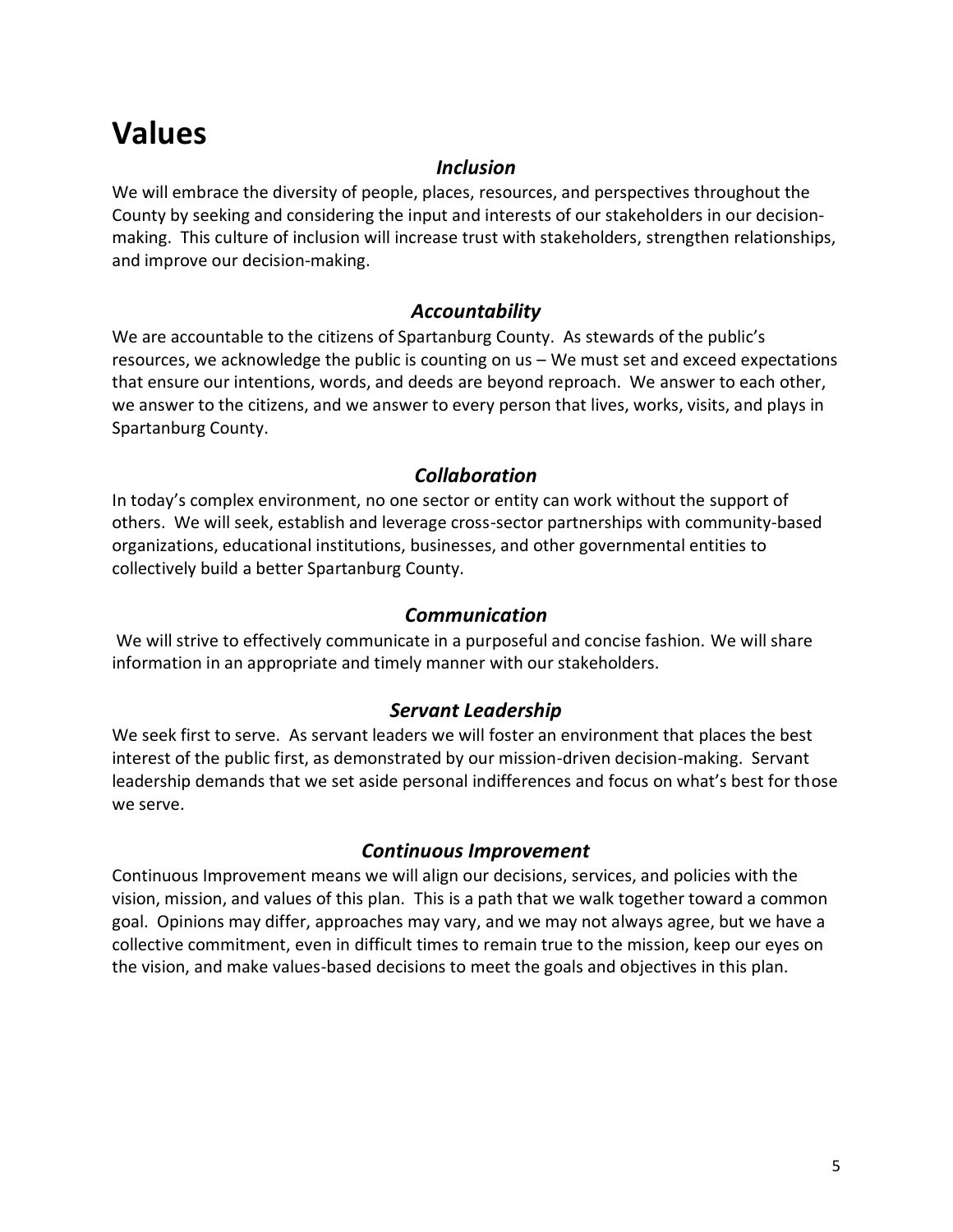## **Assumptions**

During the planning process Council acknowledged, documented, and at times, verified the underlying assumptions that this plan is built upon. Assumptions are always at the foundation of any strategic plan, though they are often omitted or neglected.

#### **We Assume:**

- 1. Previous successes and challenges across the County, both good and bad, have taught us lessons that will contribute to our improved performance.
- 2. An increase in community awareness will strengthen trust, understanding and accountability between our stakeholders and us.
- 3. We will work together for the greater good.
- 4. The majority of Spartanburg County's community-based organizations, educational institutions, businesses, and other governmental entities will welcome mutually beneficial partnerships.
- 5. This plan will be executed.

## **Critical Success Factors**

#### **We will:**

- 1. Remain fully active and intently engaged in executing the plan.
- 2. Respect and include the opinions, ideas and input of each other.
- 3. Not act independently or make decisions for personal gain or agenda.
- 4. As a team, stand behind decisions that are made.
- 5. Focus on and stay faithful to the mission, vision and values.
- 6. Consider the impact of our decisions on all Spartanburg County citizens.
- 7. Foster an environment that gives rise to trust; ensuring that our credibility driven by our competency and character continues to foster the community's confidence in our capabilities;
- 8. Demonstrate prudent financial stewardship over the public's resources.
- 9. Form and foster effective partnerships, alliances and collaborations.
- 10. Use this strategic plan as a road map to help govern and manage all we do.
- 11. Create Operational Plans, at the department level, for the seamless communication and execution this Strategic Plan.
- 12. Establish clear roles, responsibilities, and expectations to ensure accountability in execution.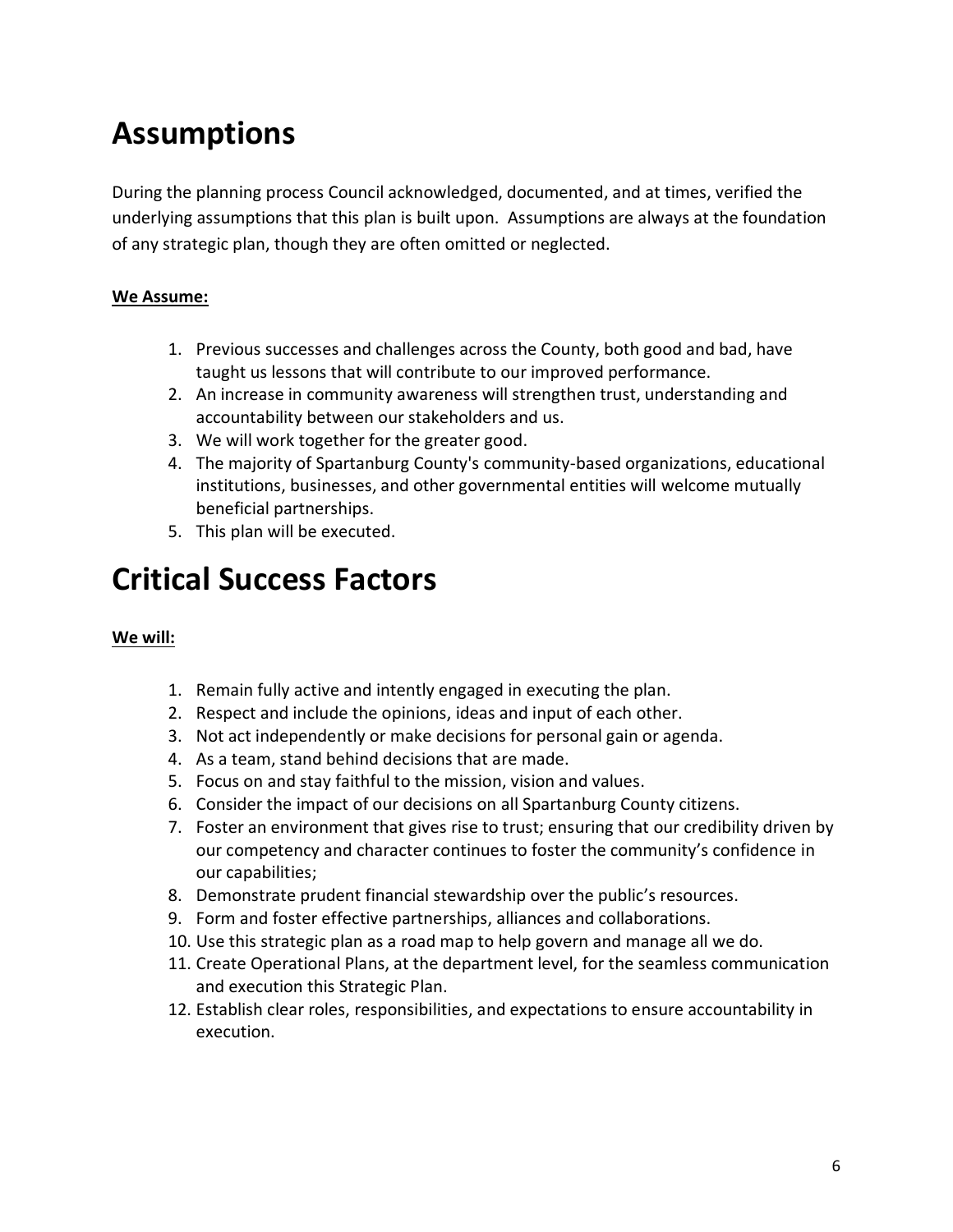## **Goals & Objectives**

### **Goal 1: Create Sustainable Economic Development that Benefits the Businesses and Citizens of Spartanburg County**

#### **Objective 1.1:**

Strengthen business retention, recruitment, and expansion.

#### **Objective 1.2:**

Establish and implement a land use planning process and policy framework.

#### **Objective 1.3:**

Support education and training efforts that improve workforce readiness.

#### **Objective 1.4:**

Encourage and support entrepreneurship initiatives.

**Objective 1.5:** 

Develop an effective and efficient infrastructure plan.

### **Goal 2: Capitalize on Natural Resources and Tourism Opportunities**

#### **Objective 2.1:**

Strengthen policies related to accessing natural resources and promoting tourism.

#### **Objective 2.2**

Collaborate with partners to implement strategic steps to take advantage of natural resource assets as a key component of tourism related activities.

#### **Objective 2.3:**

Clearly define and promote the current and projected economic impact of natural resources and tourism.